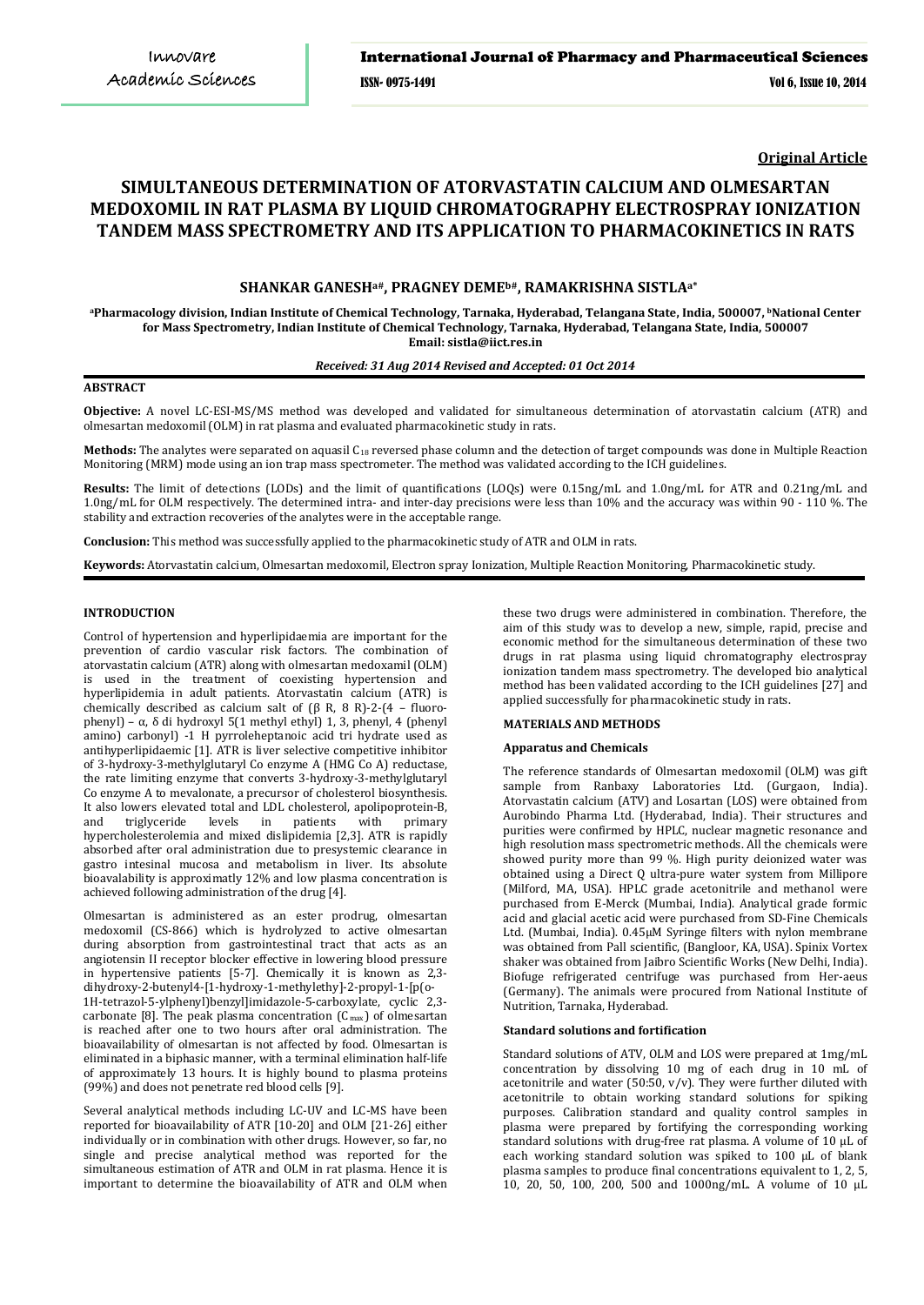internal standard losartan was added to each concentration to produce a final concentration of 20ng/mL. The QC samples were prepared in the same way as calibration samples to yield low, medium and high concentration levels of 1, 5, 50 and 500 ng/mL for ATV and OLM respectively. Linearity of the two drugs was evaluated using least square linear regression analysis and regression equations were used for determination of concentrations via back calculations.

#### **Extraction procedure**

Analytes were extracted from plasma by employing protein precipitation method. A volume of 200 µL of chilled acetonitrile (-20  $\rm{^{\circ}C}$ ) was added as a protein precipitating agent, vortexed for 1 min and then centrifuged at 10,000 rpm for 10 min on Biofuge refrigerated centrifuge at 4o C. The supernatant layer was separated and filtered through 0.45 µm syringe filters and 20 µL of the sample solution was injected for LC-MS/MS analysis.

# **LC-ESI-MS/MS analysis**

A Thermo Finnegan LCQ Advantage Max ion trap mass spectrometer coupled to a Thermo Finnegan HPLC system containing surveyor LC quaternary pump plus, surveyor auto-sampler plus (Thermo Scientific, San Jose, CA, USA). The Xcalibur software (version 2.1) was used for data acquisition and analysis.

The separation of the analytes was carried out on an Aquasil- $C_{18}$  (50 mm length 2.1 mm internal diameter and 5 µm particle size) column protected with Phenomenex security guard column C18 (4 mm×2 mm ID) (Phenomenex, India) and was operated at ambient temperature. The mobile phase composed with acetonitrile (pump-A) and water containing 0.04 % glacial acetic acid (pump-B) used in (80:20, v/v) isocratic mode at an optimum flow rate of 0.25 mL/min for 3 min.

Mass Spectral determination was done in electrospray ionization positive ion mode on an ion trap mass spectrometer. The full scan MS and MS/MS spectra of each analyte were obtained by direct infusion of the respected sample solution at a concentration of 10µg/mL solution prepared in the mobile phase.

The flow rates of sheath gas and auxiliary gas were optimized and set to 30 psi and 5 psi respectively. The needle spray voltage was set to 4.5 kV. Helium was used as damping and collision gas tuned for each analyte to obtain good signal intensity in MS<sup>2</sup> experiment.

The structures and ESI-MS/MS spectra of analytes were presented in Fig. 1. The quantitative analysis of drugs was done in multiple reactions monitoring (MRM) mode. The precursor ions, product ions, and LC-ESI-MS/MS parameters were depicted in Table 1.

#### **Table 1: LC-ESI-MRM parameters of all the analytes**

| Analyte      | <b>Retention time</b> | <b>ESI mode</b> | <b>MRM</b> transition | <b>Collision Energy</b> |  |
|--------------|-----------------------|-----------------|-----------------------|-------------------------|--|
| losartan     | $.20 \pm 0.3$         | positive        | $423 \rightarrow 405$ | 30                      |  |
| atorvastatin | $1.68 \pm 0.3$        | positive        | $559 \rightarrow 440$ | 44                      |  |
| olmesartan   | $0.83 \pm 0.3$        | positive        | $559 \rightarrow 541$ | 30                      |  |



**Fig. 1: LC–ESI-MS/MS spectra of A) losartan, B) olmesartan and C) atorvastatin and their corresponding structures**

# **Method validation**

The bio analytical method was validated according to the FDA guidelines (US Food and Drug Administration, May 2001). The method was validated in terms of selectivity, specificity, linearity,

limit of detection (LOD), limit of quantification (LOQ), accuracy, precision, recovery, and matrix effect.

The selectivity and specificity were assessed by comparing the chromatograms of six different sources of blank rat plasma with those of the corresponding spiked plasma. Each blank plasma sample was tested using the proposed extraction procedure and LC– MS/MS conditions to ensure no interference of ATV, OLM and the ISs from blank plasma. LODs of the drugs were determined based on signal intensity three times more than baseline noise (S/N=3) and LOQs of the drugs were determined based on intensity of signal which was ten times more than the noise (S/N=10).

The linearity of the assay was evaluated by constructing calibration curves with different concentrations ranging from 1 to 1000ng/mL for atorvastatin and olmesartan. The calibration curves were constructed by plotting the each respective peak area ratios of ATV and OLM to the LOS (IS) against the concentrations of ATV and OLM respectively, using the weighting factor of 1/x2 .

Quality Control (QC) samples were prepared in blank plasma at the concentrations of 1 (LLOQ), 5, 50 (MLOQs) and 500ng/mL (HLOQ) for ATV and OLM in six replicates (n=6) for assessing the accuracy, intra- and inter-batch precisions (reproducibility) of the method. All QC samples were prepared freshly on three consecutive days and analyzed in each analytical batch along with the unknown samples.

Extraction recoveries for drugs were determined by post extraction and pre extraction spiking at four concentration levels 1, 5, 50 and 500ng/mL. In post extraction, 100 µL blank plasma samples were extracted with 200 µL of acetonitrile, drugs mixture solutions were spiked into the blank extracts along with the IS at 10µg/mL. In pre extraction, similar concentration levels were spiked in to 100 µL blank plasma samples prior to extraction. The samples were prepared and analyzed in six replicates. The extraction recovery values and validation results of two drugs were showed in Table 2.

The matrix effect (ME) of the method was measured by extracting 100 µL of blank plasma samples. The residues after evaporation were reconstituted with 200 µL of standard solution containing the drugs at four concentration levels 1, 5, 50 and 500ng/mL along with the internal standard 20ng/mL. The percentage ME was calculated by comparing the relative area ratios (analyte/IS) obtained from the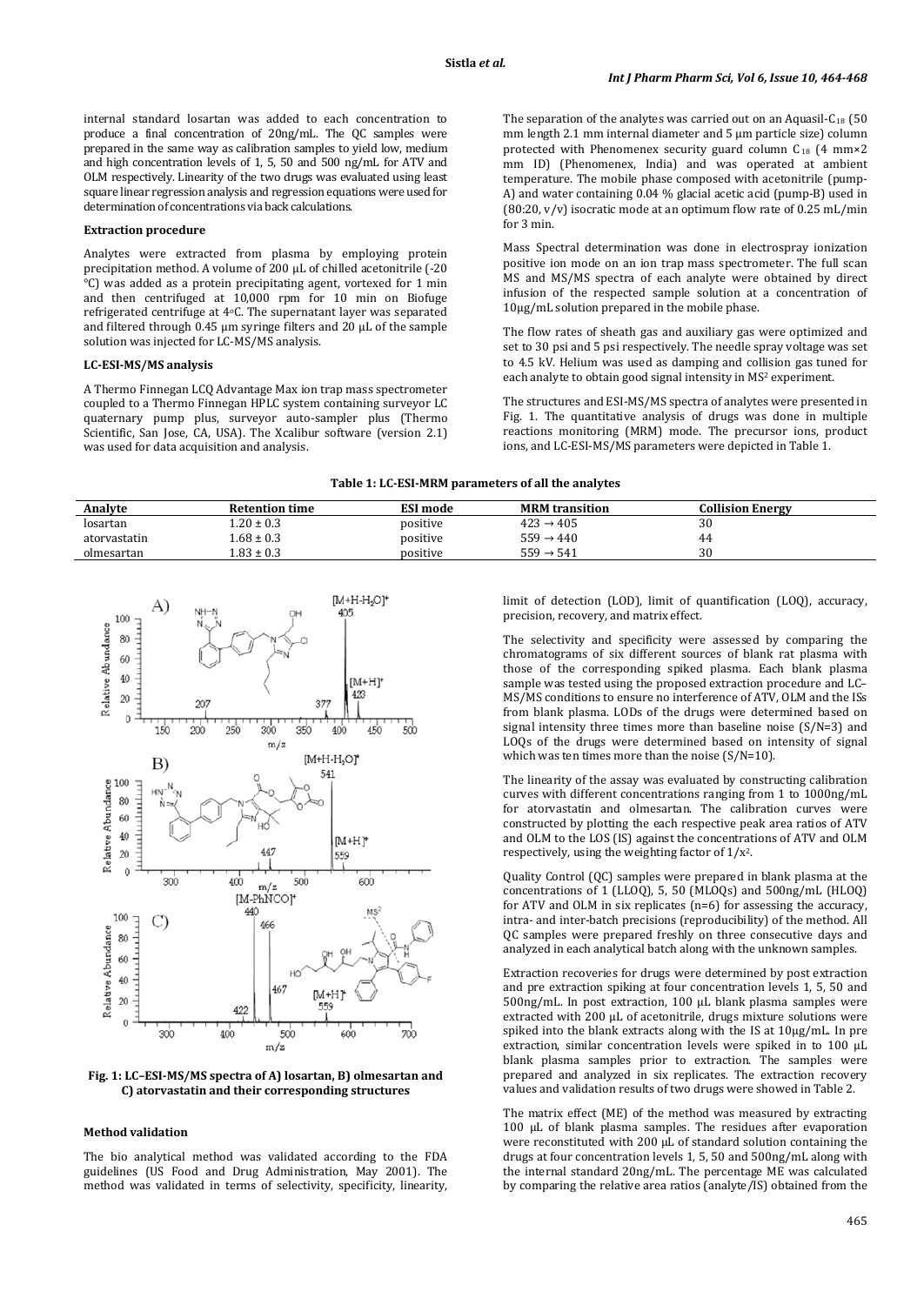matrix and standards prepared in neat solvent at similar concentration levels 1, 5, 50 and 500ng/mL. The ME (%) observed in the range of  $\pm$  15 to 23 in rat plasma. The stabilities of ATV and OLM in plasma at different storage condition were evaluated and the results were expressed as mean percentage accuracies. The short term stability was determined by keeping QC samples in six replicates (n=6) at room temperature for 24 h. The auto sampler stability was evaluated by keeping the QC samples at 4oC for 24 h in auto sampler before analysis. Freeze-thaw stability of QC samples were analyzed after three freeze- thaw cycles by freezing at -80°C for 24 h and thawing at room temperature for 24 h. The stability studies of analytes were showed in Table 3.

| Analyte    | Concentration | Intra dav    |        | Inter day    |        |                            |                |
|------------|---------------|--------------|--------|--------------|--------|----------------------------|----------------|
|            | ng/mL         | Accuracy (%) | RSD(%) | Accuracy (%) | RSD(%) | <b>Extraction recovery</b> | <b>RSD</b> (%) |
| <b>ATV</b> |               | 90.55        | 2.05   | 91.42        | 3.97   | 72.12                      | 10.65          |
|            |               | 94.60        | 5.50   | 90.71        | 1.99   | 83.64                      | 6.29           |
|            | 50            | 98.65        | 6.50   | 102.55       | 3.19   | 91.83                      | 8.32           |
|            | 500           | 98.48        | 3.18   | 99.31        | 2.70   | 95.28                      | 6.75           |
| <b>OLM</b> |               | 90.69        | 3.22   | 93.01        | 5.10   | 74.39                      | 9.43           |
|            |               | 91.58        | 4.77   | 90.40        | 2.86   | 76.28                      | 6.48           |
|            | 50            | 97.75        | 5.73   | 104.17       | 4.21   | 84.39                      | 10.53          |
|            | 500           | 104.37       | 5.58   | 100.96       | 4.33   | 94.96                      | 8.93           |

| <b>Storage conditions</b>                  | <b>ATV</b>                        |        |        | <b>OLM</b>                        |        |        |        |        |
|--------------------------------------------|-----------------------------------|--------|--------|-----------------------------------|--------|--------|--------|--------|
|                                            | Mean accuracy $(\%)$ , RSD $(\%)$ |        |        | Mean accuracy $(\%)$ , RSD $(\%)$ |        |        |        |        |
|                                            |                                   |        | 50     | 500                               |        |        | 50     | 500    |
| Short term stability                       | 102.21                            | 101.87 | 100.16 | 99.54                             | 99.15  | 101.52 | 99.23  | 100.17 |
| (24 h, room temperature)                   | (2.1)                             | (1.8)  | (2.9)  | (3.0)                             | (1.5)  | (1.1)  | (3.0)  | (3.2)  |
| Freeze/thaw stability                      | 98.71                             | 100.44 | 99.82  | 99.26                             | 99.64  | 99.23  | 100.31 | 100.68 |
| (3 cycles each)                            | (1.5)                             | (2.4)  | (3.1)  | (3.8)                             | (1.2)  | (1.6)  | (2.5)  | (4.9)  |
| Pre-preparative stability                  | 98.12                             | 100.47 | 99.35  | 98.41                             | 101.32 | 101.12 | 99.76  | 100.27 |
| at $4 \, \text{°C}$ for 12h (auto sampler) | (1.8)                             | (2.5)  | (3.2)  | (2.8)                             | (1.1)  | 1.4    | (2.1)  | (3.5)  |

#### **Animal study**

Six healthy Wistar rats with an average weight of  $200 \pm 10$  g were procured from National Institute of Nutrition, Tarnaka, Hyderabad (India). The animals were housed in BIOSAFE, under standard (22 ± 2 °C, 60–70% humidity) laboratory conditions, maintained on a 12-h natural day–night cycle, with free access to standard food and water. Animals were acclimatized to laboratory conditions before the study. The experimental protocol was approved by the Institutional Animal Ethical Committee (IAEC) of IICT, Hyderabad (India) (CPCSEA registration number: 97/1999/CPCSEA, Dated 28.4.1999) and was conducted according to the CPCSEA guidelines on the use and care of experimental animals. After overnight fasting of animals, ATV and OLM mixture was prepared and administered orally to the rats as a gum acacia suspension at a dose of 1 mg/kg and 2 mg/kg respectively. A volume of 0.3 mL of blood was collected in EDTA coated glass tubes at time intervals of 0.083, 0.25, 0.5, 1, 1.5, 2, 3, 4, 6, 8, 12 and 24h after drug administration. Blood was centrifuged at 5000 rpm for 10 min and the plasma was separated and stored at - 80 °C until analysis. A volume of 20 µL was injected into the LC-MS/MS system. Pharmacokinetic parameters were estimated using non-compartmental analysis with WinNonlin (version 1.1) kinetic software. The pharmacokinetic parameters were of drugs were presented in Table 4.

**Table 4: Pharmacokinetic parameters of atorvastatin and olmesartan in rat plasma (n = 6) after oral administration (mean ± SD).**

| Parameter                 | <b>ATV</b>          | <b>OLM</b>           |
|---------------------------|---------------------|----------------------|
| $C_{\text{max}}$ (ng/mL)  | $391.72 \pm 36.14$  | $762.02 \pm 33.50$   |
| $T_{\text{max}}$ (h)      | $0.90 \pm 0.22$     | $0.70 \pm 0.27$      |
| $AUC_{0-t}$ (ng mL/h)     | 864.37± 115.32      | $1778.82 \pm 339.04$ |
| $AUC_0 \propto$ (ng mL/h) | $873.97 \pm 118.15$ | $1794.30 \pm 348.26$ |
| $t_{1/2}$ (h)             | $3.89 \pm 0.40$     | $3.56 \pm 0.45$      |

Cmax is the peak plasma concentration, Tmax is the time to reach peak plasma concentration, t1/2 is elimination half-life, AUC0 $\rightarrow$ t is the area under the plasma concentration-time curve from time zero to the last sampling time and AUC0→∞ is the area under the plasma concentration-time curve from time zero to infinity.

#### **RESULTS AND DISCUSSION**

#### **Optimization of LC-ESI-MS/MS conditions**

Separation of these drugs on aquasil- $C_{18}$  was examined using various combinations of acetonitrile and water mobile phase compositions with different percentage of modifiers. The combination of acetonitrile (A) and water containing 0.04 % glacial acetic acid (B) (80:20,  $v/v$ ) was gave good separation for all the analytes with good peak shapes. The standard solutions at 10 µg/mL respective ATV, OLM and LOS were directly infused into the ESI mass spectrometer. The analytes ATV, OLM and LOS observed as prominent protonated molecular ions [M+H]+ in positive ion mode and showed the ions at m/z 559, 559 and 423 respectively. The

[M+H]+ ions of respective analytes were subjected to collision induced dissociation (CID) for MS2 experiment at average collision energy of 30%. Later the collision energies were optimized for each analyte to obtain the intense fragment ions. The molecules undergone fragmentation and yield the following fragment ions at m/z 440, 541 and 405 for ATV, OLM and LOS respectively. The structures of these drugs and their putative fragments were also confirmed through exactive orbitrap high resolution mass spectrometer (Thermo Scientific, CA, USA).

# **Method validation**

The specificity of this method was confirmed by comparing chromatograms of blank plasma, spiked plasma with analytes at a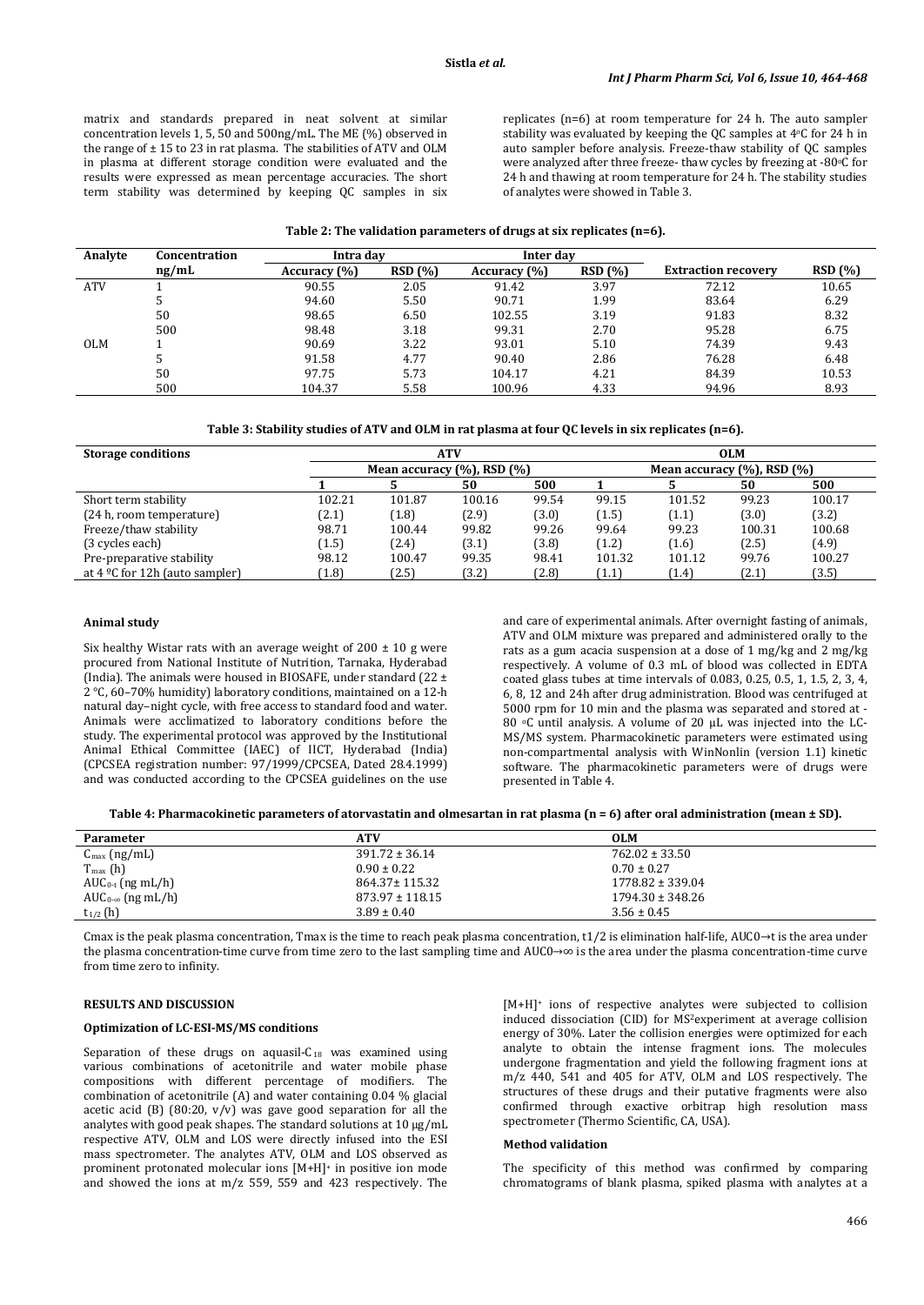concentration of 1ng/mL and plasma sample obtained after 1 h of oral administration shown in Fig. 2. ATV, OLM and LOS (IS) in LC-ESI<br>experiment were well separated under the described experiment were well separated under the described chromatographic conditions and not observed any endogenous matrix interfering peaks around their retention times.

The calibration curves of the analytes showed good linearity over the studied concentration range of 1-1000ng/mL for ATV and OLM with correlation coefficients (r<sup>2</sup>) were 0.9998 and 0.9997 respectively. The LODs and the LOQs were 0.15ng/mL and 1.0ng/mL for ATR and 0.21ng/mL and 1.0ng/mL for OLM respectively.

Intra-day and inter-day accuracy of the method was found to be 90- 103 % for atorvastatin and 90 - 105 % for olmesartan respectively with the precision values was less than 10 % in terms of % RSD. The mean percentage recoveries of ATV and OLM were 70 to 96 % and 74 to 95 % respectively. The results indicate the sample preparation technique is suitable for extracting the studied drugs from rat plasma. The stability studies of these drugs were performed at three QC concentration (low, medium and high) levels in six replicates (n=6). The predicted concentrations for each analyte deviated within  $\pm 10\%$  of nominal concentrations after storage of plasma samples at room temperature for 24 h, three freeze-thaw cycles and in auto sampler for 12 h at 4 o C. The mean accuracies were found to be more than 90 % with relative standard deviations less than 10 %.

Stability of both the drugs was performed for three QC concentrations. The recoveries of atorvastatin and olmesartan in all stability studies were found to be more than 90 % with less than 5 % precision (% RSD).

System suitability parameters such as retention time, tailing factor and theoretical plates were taken into consideration. The system suitability was done by six replicate concentrations of 500ng/mL for atorvastatin and olmesartan. The acceptance criterion was ±2% for the percent relative standard deviation (%RSD) for peak area retention time for both the drugs. The % RSD of peak area and retention time for both the drugs were within 2% indicating the suitability of system. The efficiency of the column was determined by considering parameters like tailing factor and theoretical plates. All the values for the system suitability parameters were within acceptable range.



**Fig. 2: LC-ESI-MS/MS extracted ion chromatograms of (A) blank plasma, (B) spiked plasma at 1 ng/mL, and (C) plasma extracted from rats after 1 h of oral administration.**

#### **Application to the pharmacokinetic study**

The established method was applied to analysis of plasma samples after an oral administration of 1mg kg $1$ and 2mg kg $1$  of atorvastatin and olmesartan simultaneously in rats. The concentrations and mean plasma concentration - time profile of atorvastatin and olmesartan are shown in Fig.3. A non-compartmental model was used to estimate the pharmacokinetic parameters of atorvastatin and olmesartan in rat plasma. After administration of the three drugs, peak plasma concentrations ( $C_{\text{max}}$ ) were reached at 0.90 ± 0.22 h and 0.70  $\pm$  0.27 h (T<sub>max</sub>) with an elimination half-life (t<sub>1/2</sub>) of  $3.89 \pm 0.40$  h and  $3.56 \pm 0.45$  h for atorvastatin and olmesartan respectively. Thus the developed method was successfully applied for pharmacokinetic study in rats after administration of atorvastatin and olmesartan in combination.





**Fig. 3: Mean plasma concentration-time profile of atorvastatin and olmesartan in rat plasma after oral administration. Each point represents the mean ± SD (n = 6).**

#### **CONCLUSION**

A simple and reliable LC-ESI-MS/MS assay was developed for quantitative evaluation of ATV and OLM simultaneously in rat plasma. Single step protein precipitation was used to extract analytes from rat plasma. The major advantages of the assay are simple sample preparation and short run time. The obtained LODs and LOQs of the drugs were adequate to perform the pharmacokinetic study in rat plasma. Based on the results we can conclude that the present method is not only suitable for assessing the pharmacokinetics but also applicable for clinical pharmacokinetics.

#### **ACKNOWLEDGEMENT**

Authors would like to thank Director, IICT, Hyderabad, India and Aurobindo Pharma Ltd., Hyderabad for providing gift samples. The author, Mr. Shankar Ganesh, would like to thank JNTUK, Kakinada for their kind support. The authors, Mr. Shankar Ganesh and Mr. Pragney Deme, would also like to thank CSIR, New Delhi for awarding Senior Research Fellow.